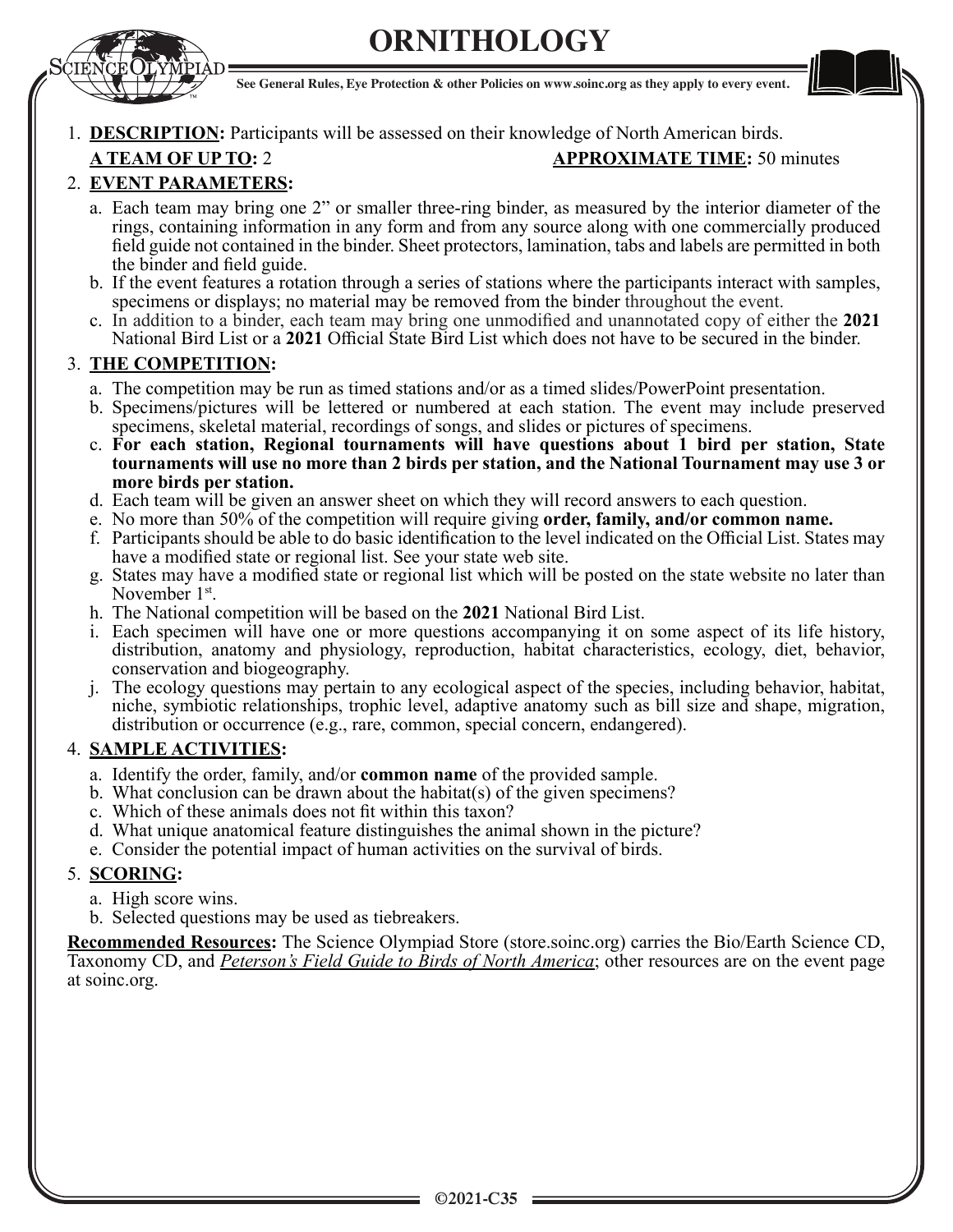

# **2021 NATIONAL BIRD LIST**

**See General Rules, Eye Protection & other Policies on www.soinc.org as they apply to every event.**

**Kingdom – ANIMALIA Phylum – CHORDATA Subphylum – VERTEBRATA**

 **Class - AVES** *Family Group (Family Name)* **Common Name**

### **ORDER: Anseriformes**

Ducks, Geese, and Swans (Anatidae) **Black-bellied Whistling-duck Snow Goose Canada Goose Trumpeter Swan Wood Duck** Mallard  $\mathbf{J}$ **Northern Shoveler Green-winged Teal Canvasback Hooded Merganser** 

**ORDER: Galliformes Partridges, Grouse, Turkeys, and Old World Quail (Phasianidae) \*Ring-necked Pheasant**  Ruffed Grouse  $\mathcal{F}$ **Wild Turkey 1Hz/>New World Quail (Odontophoridae) Northern Bobwhite** 

**ORDER: Gaviiformes** *<u>Caviidae*</u> **Red-throated Loon Common Loon** 

**ORDER: Podicipediformes**

 $G$ rebes (*Podicipedidae*) **Pied-billed Grebe Red-necked Grebe** 

**ORDER: Procellariiformes**  $A$ **Ibatrosses** (*Diomedeidae*) **Laysan Albatross Shearwaters and Petrels**  *Procellariidae***) Northern Fulmar**

**ORDER: Pelecaniformes**  $Pelicans (Pelecanidae)$ **American White Pelican**  Bitterns, Herons, and Allies (Ardeidae) **American Bittern Great Blue Heron Snowy Egret Green Heron Black-crowned Night-heron Ibises and Spoonbills**  *Threskiornithidae***) Roseate Spoonbill**

**ORDER: Suliformes** *(Phalacrocoracidae***) Double-crested Cormorant Darters** (*Anhingidae*) **Anhinga**   $Frigatebirds (Fregatidae)$ **Magnificent Frigatebird** 

**ORDER: Ciconiiformes Deep-water Waders (Ciconiidae) Wood Stork**

**ORDER: Falconiformes Caracaras and Falcons (Falconidae) Crested Caracara American Kestrel Peregrine Falcon** 

**ORDER: Accipitriformes 22***Osprey (Pandionidae)* **Osprey Hawks, Kites, Eagles, and Allies**  *Accipitridae***) Bald Eagle Northern Harrier Cooper's Hawk Red-tailed Hawk Golden Eagle** 

**ORDER: Cathartiformes** *New World Vultures (Cathartidae)* **Turkey Vulture** **California Condor**

#### **ORDER: Gruiformes**

**Rails, Gallinules, and Coots (Rallidae) Clapper Rail Sora Purple Gallinule American Coot**   $C$ ranes *(Gruidae)* **Whooping Crane**

#### **ORDER: Charadriiformes**

*Lapwings and Plovers (Charadriidae)* **American Golden-Plover Killdeer**  $O$ ystercatchers (*Haematopodidae*) **American Oystercatcher 68Hlts and Avocets (Recurvirostridae) Black-necked Stilt American Avocet Sandpipers, Phalaropes, and Allies**  *Scolopacidae***) Spotted Sandpiper Ruddy Turnstone Dunlin Wilson's Snipe American Woodcock Gulls, Terns, and Skimmers (Laridae) Laughing Gull Ring-billed Gull Herring Gull Least Tern Caspian Tern Black Tern Black Skimmer**  Auks, Murres, and Puffins (Alcidae) **Common Murre**  *Tufted Puffin* 

#### **ORDER: Columbiformes**

**Pigeons and Doves (Columbidae) Mourning Dove Common Ground-Dove \*Rock Pigeon**

**ORDER: Cuculiformes Cuckoos, Roadrunners, and Anis**  *Cuculidae***) Black-billed Cuckoo Greater Roadrunner** 

1) Special Characters:  $\blacksquare$  indicates vocalizations that may be tested  $\&$  \* indicates an introduced, widespread Species

2) The taxonomic scheme is based upon the 7th edition Checklist of North American Birds, American Ornithologists' Union, and www.allaboutbirds.org

Cornell University Laboratory of Ornithology.